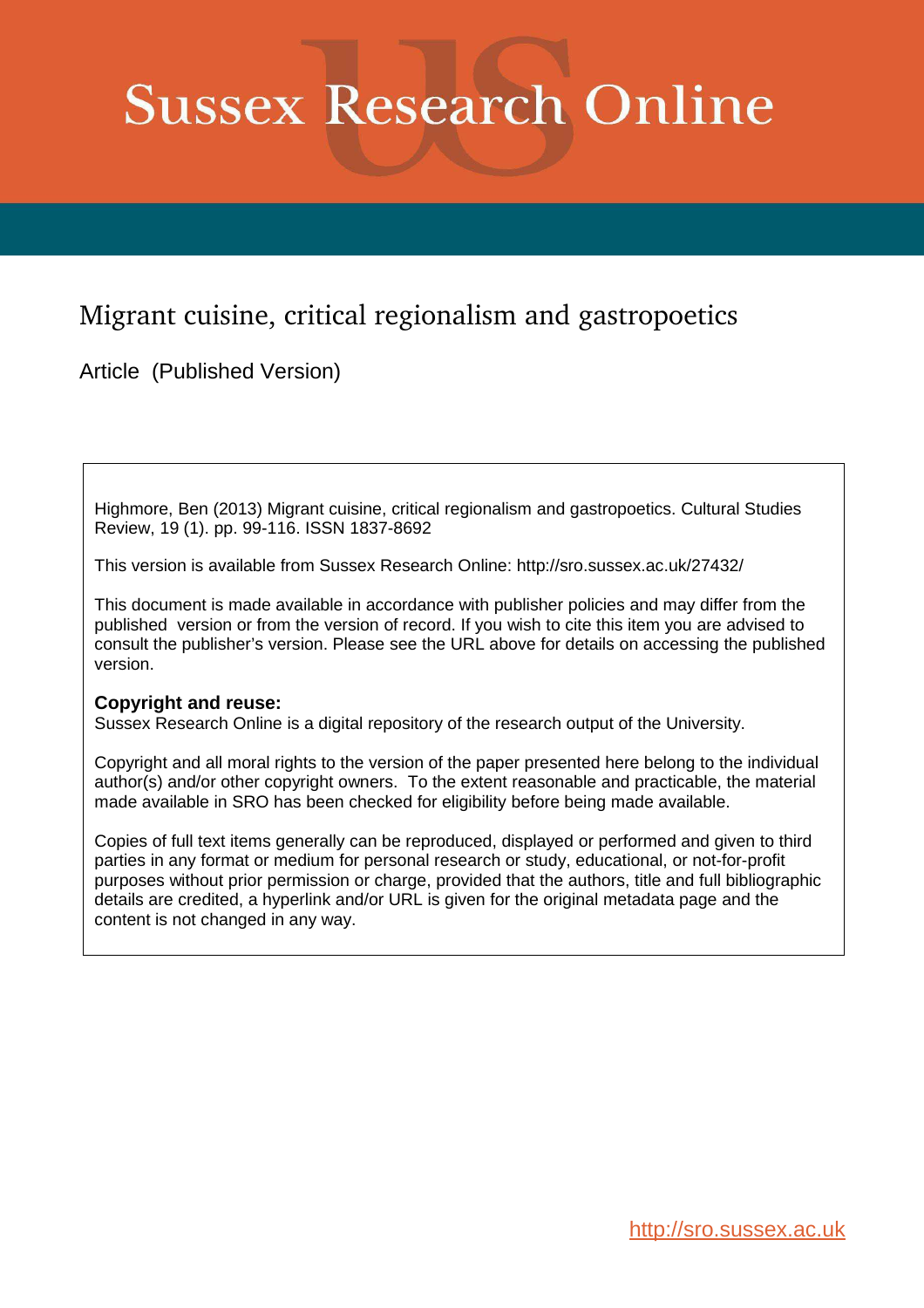Cultural Studies Review volume 19 number 1 March 2013 http://epress.lib.uts.edu.au/journals/index.php/csrj/index pp. 99–116 © Ben Highmore 2013

## **Migrant Cuisine, Critical Regionalism and Gastropoetics**

BEN HIGHMORE

UNIVERSITY OF SUSSEX

This essay is mainly based around two sentences from Nadeem Alslam's 2004 novel *Maps for Lost Lovers*. One sentence is long and rhapsodic, though with a nonrhapsodic sting in its tail; the other is short and humdrum, though highly aromatic. But before I write these sentences down for you, I want to quickly make a more general point concerning the practice of cultural studies. It concerns what aesthetics could mean for cultural studies, and what sorts of practices it could foster. That this has pertinence for the study of food culture is, I hope, borne out by what follows.

Graeme Turner's very engaging book *What's Become of Cultural Studies?* quite rightly (to my mind) criticises the practice of 'freestanding and evaluative textual analysis'. He worries that displays of interpretative energy, mobilised to condemn or condone a television series, for instance, without connecting it to the wider social realm threatens to turn cultural studies into a 'performative or perhaps even an aesthetic, rather than a political practice'.1 I know what he means by 'aesthetic' in this sense (he means a judgement of value in relation to a regime of taste), and I can imagine the sort of textual analyses he is scornful of. My worry, however (and it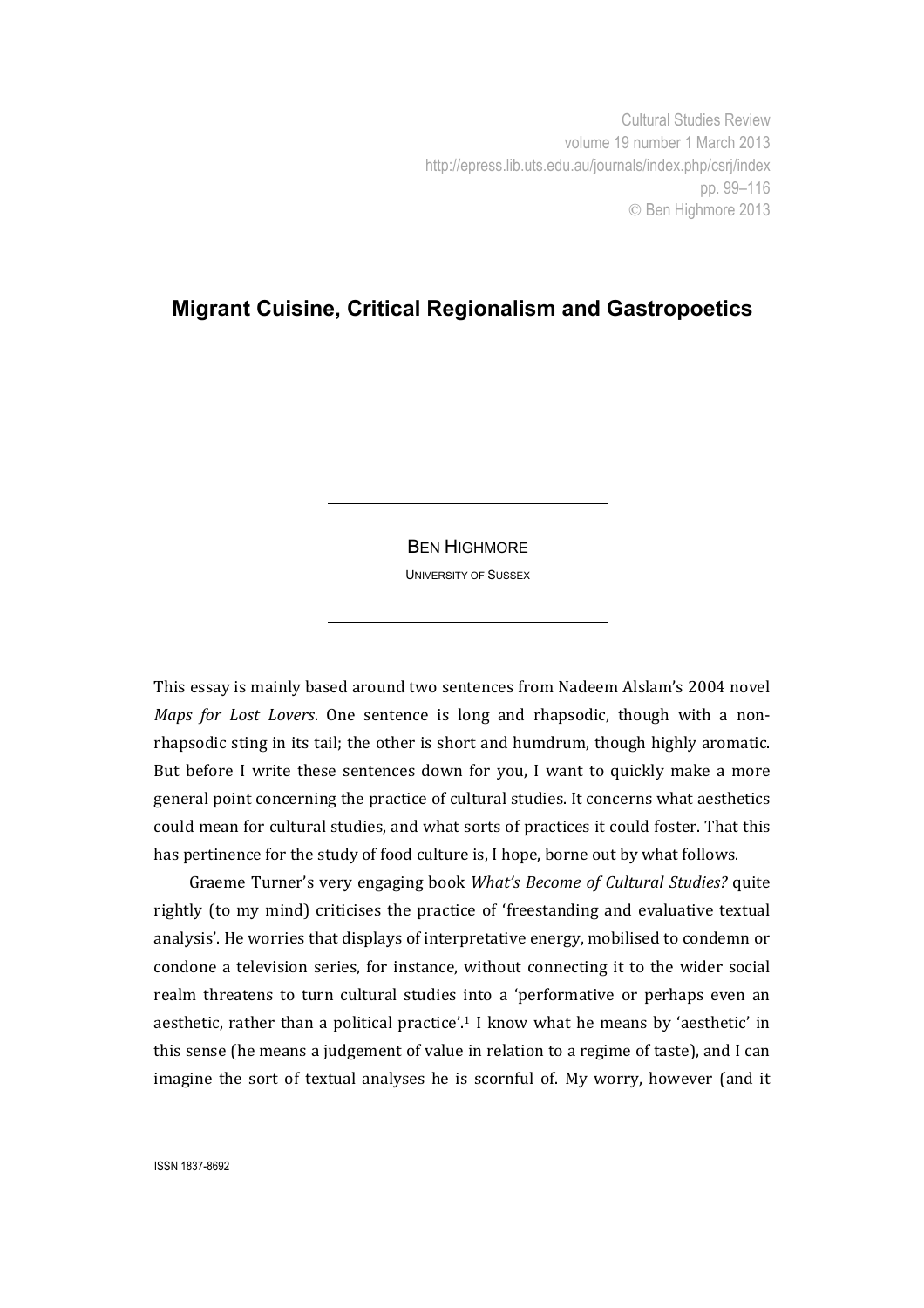might be Turner's too), would be that without the sort of excessively concentrated consideration of the dense forms we call 'cultural' it is hard to get a full-ish sense of what the world feels like and how we might go about communicating it to each other. Clearly Turner is not advocating a retreat from such concerns, far from it, but in the desire for the political (and with it the judgement of 'public good' or 'useful knowledge') the slower work of description and sensorial engagement might simply seem too luxurious, too decadent. In encouraging a more descriptive form of cultural studies (one that might often seem luxurious and slow, that would always be social, but might not always end up with something useful and good) I want to resuscitate aesthetics not as a forum of evaluation but as a mode of sensorial description.

To this end it is always worth remembering that before aesthetics designated a judgement or rarefied experience, or was used to single out specific social activities (writing, picturing and the like) while ignoring others (hiking, cooking and so on), it was a name given to the vast terrain of sensorial life.2 Aesthetics pointed us towards aspects of life that couldn't be covered by reason. This was not the world without reasons; rather it was the world whose reasons couldn't be reasoned. The directing of aesthetics towards a concern only with the registration of the sensorial in works of art is a partial and fundamentally alienated fulfilment of the possibility of aesthetics. While art works often provide privileged access to the communication of sensorial life, the price for designating art as the primary or only arena for aesthetics is often the eradication of the worldliness of aesthetics. Seen in this way such a limited aesthetics just isn't worth the price of admission.

A socially oriented aesthetics, though, would recognise aesthetics as our creaturely and lively immersion in, and response to, the world: it would be an arena for accounting and recounting our sensate life, our sensorial orientations and our material contacts. In this context artworks (novels, paintings, films, cartoons and such like) could be seen as field reports and ethnographic data, grappling with registering sensorial life and the affects and effects that the orchestration of the world has on it. All ethnographic data deploys tropes, conventions, displacements and so on, and these formal aspects are a central character of their status as data. To claim that a novel (or a letter, or a response to an inquiry) provides access to cultural feelings is to claim realism for our ways of apprehending it: a realism that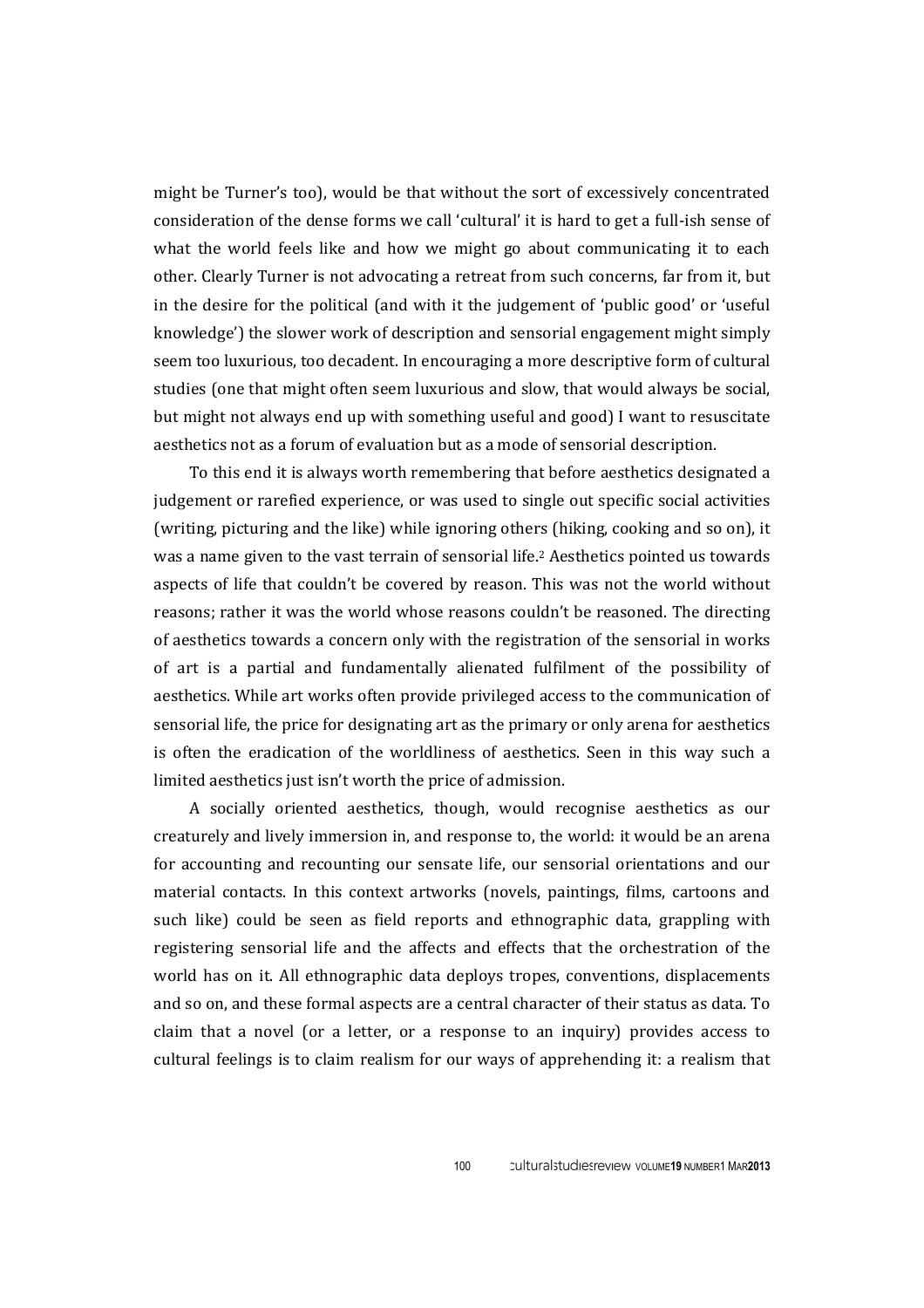sees the real as made up of beliefs and matter, and sees experience as located in the figural and the physical.

By characterising our initial contacts with the world as aesthetic, aesthetics is both foundational and preliminary. It is neither the epiphenomena scaffolded onto something of more basic significance, nor the final word on our apprehension of, and agency in, the world. It is this dual status as a sort of provisional foundation that makes it such a significant arena for cultural studies' involvement. An artwork (in this case a novel) is not meant to serve as representative of a particular kind of experience. In the world of aesthetics it is the singularity of experience that counts, but singularity is not the refusal of the social; rather, it is the social refined yet unfinished. To move from the singular to the social doesn't require the generalisation of experience but the detailing of its specific grammar—its poetics as the figural forms connect to an alimentary geography and a set of possible feelings.<sup>3</sup>

But what is it that we could want from an aesthetic ethnography of cultural feelings? I think Lauren Berlant has it right when she writes:

Aesthetics is not only the place where we rehabituate our sensorium by taking in new material and becoming more refined in relation to it. But it provides metrics for understanding how we pace and space our encounters with things, how we manage the too closeness of the world and also the desire to have an impact on it that has some relation to its impact on us.<sup>4</sup>

'Refined' in the sense that Berlant uses it is not about producing 'refined feelings' but of producing feelings that have in some sense been processed through their contact with the world: sharpened, blunted, sensitised, battered, and so on. But it is Berlant's focus on 'pace and space' in relation to the 'too closeness of the world' that motivates me and seems particularly relevant for writing about migrant food.

Here, then, I take up the project of 'critical regionalism' and 'gastropoetics' as a way of moving from the tightly figured frame of a fragment from a novel, to the histories, geographies, and affects that impact on it. Gastropoetics is the term that Parama Roy uses for her close readings of food‐related texts. For her, a focus on the 'alimentary tracts of colonial and postcolonial India':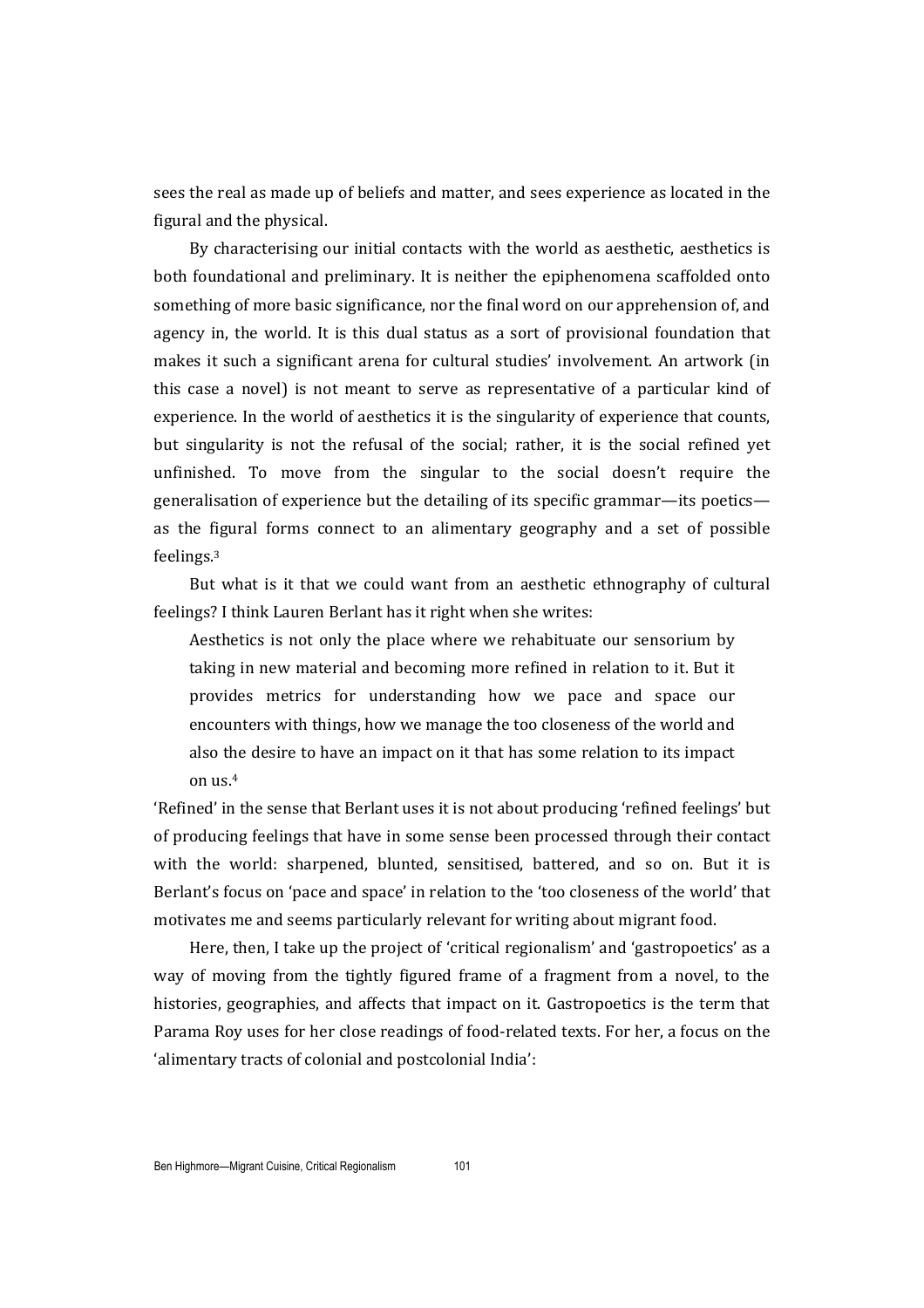Enables us most obviously to scrutinize forms of soul making and self‐ fashioning that we have come to see as absolutely crucial to colonial transformation as situated simultaneously in theatres of the flesh and of the psyche, rather than the latter alone. Its absorption in banal and ephemeral practice sometimes provides a novel purchase on figures, texts, and events usually framed by less vulgar concerns. Perhaps most importantly, it insists that a scrutiny of a grammar of ingestion and avoidance involves an attentiveness to the complex moral structure of embodiment.<sup>5</sup>

Roy's 'theatres of the flesh and of the psyche' are highly suggestive and generative for my essay, as is her attention to the way moral structures are embodied. Such work couples concerns with physicality and meaning to the dramaturgy of the ongoing‐ness of life. The theatres of flesh and psyche might also be met by a whole range of other theatres that are fleshy and psychical but also economic, commercial, historical, domestic and so on, and which invoke a transregional geography that includes regions as small as kitchens and local shops and as large as transnational territories (of language and food traditions, for instance). In this essay gastropoetics is a form of aesthetic attention that allows these varied regions to be glimpsed in the entanglements of an ordinary act of cooking. If it does nothing else then aesthetics, as I invoke it, invites us to stay a little longer within the envelope of the unfolding of experience; to linger a while amid the materialities of life in process as it performs its connections and disconnections across spaces both fleshy and psychical.

#### —MIGRANT CUISINE

*Maps for Lost Lovers* is a complex narrative that takes place in an unnamed town in northern England. Its language and plotting are dense and avoid any easy narrative synopsis. To understand the sentences that follow it is enough to know that we are in the presence of a family of Pakistanis who are living in England in a place that they name Dasht‐e‐Tanhaii; the Wilderness of Solitude, the Desert of Loneliness. Kaukab, mother of three grown‐up children, is perhaps the loneliest of all but takes solace in her faith (Islam). She is married to Shamas, whose beliefs are decidedly secular (he is a communist). The narrative moves backwards and forwards in time as it spirals round the disappearance of two lovers—Jugnu and Chanda—who lived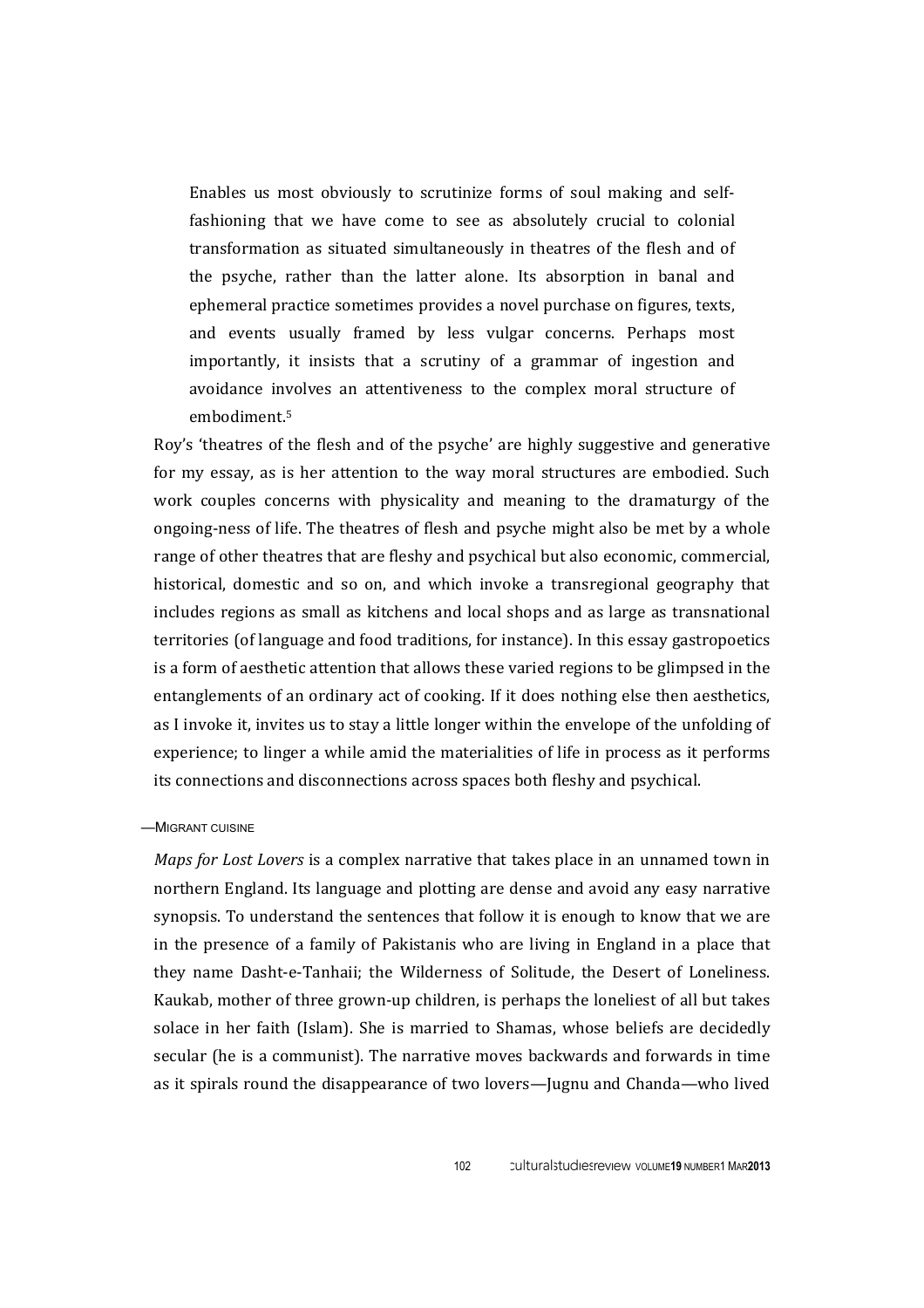next door to Kaukab and Shamas. Jugnu is Shamas' brother. It eventually becomes clear that Jugnu and Chanda have been killed in an 'honour' killing by Chanda's two brothers (Jugnu and Chanda can't be married as, although Chanda has been abandoned by her husband, the requisite number of years that would be needed to absolve the marriage haven't passed).<sup>6</sup>

Food plays a significant role in the story both as a conduit to memory and loss and as a daily practice of routine sustenance and the reproduction of tradition and community. Here Kaukab is remembering when Jugnu returned to England after a period in the United States. <sup>7</sup> For his return she 'prepared for him all the food he had been missing during his years away':

Bamboo tubes pickled to tartness in linseed oil, slimy edoes that glued the fingers together as you ate them, naan bread shaped like ballet slippers, poppy seeds that were coarser than sand grains but still managed to shift like a dune when the jar was tilted, dry pomegranate seeds to be patted onto potato cakes like stones in a brooch, edible petals of courgette flowers packed inside the buds like amber scarves in green rucksacks, chilli seeds that were volts of electricity, the peppers whose stalks were hooked like umbrella handles, butter to be diced into cubes reluctant to separate, peas attached to the inside of an undone pod in a row like puppies drinking from their mother's belly: she moved through the aisles of Chanda Food & Convenience Store and chose his favourite foods. Coriander was abundant in the neighbour's garden and it was just a matter of leaning over the fence with a pair of sewing scissors. 8

These two sentences are central to this essay. They are made up of metaphors and precise locations; imaginaries and itineraries; dreams and materialities. The majority of the first sentence is an effervescent description that ends with a final clause of unfussy banality. The short second sentence is again informational and unfussy. It strikes me that these two sentences offer an excellent selection of what the everydayness of life might often consist of: evocations and locations; daydreams and shopping.

The effervescence of description (its rhapsodic quality) is partly produced by the excessiveness of its descriptions: descriptions that have a metaphorical aspect aimed at registering visual equivalences, alongside descriptions of tactile and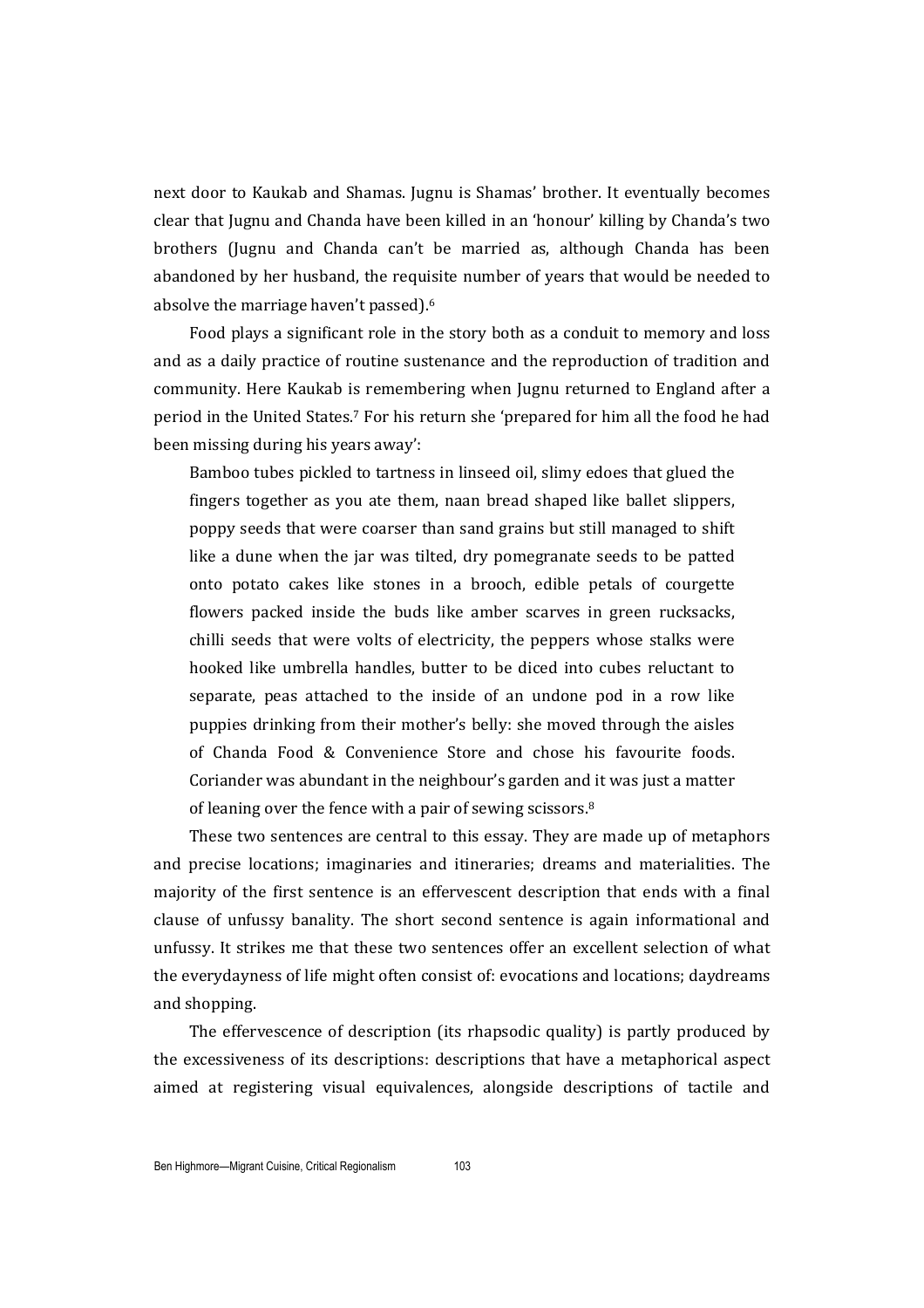gustatory properties. Taken as a list of qualities the food items are gluey, tart, electric, sand-like and sticky; they look like semi-precious stones, ballet slippers, rucksacks with scarves hanging out, umbrella handles and puppies suckling. It is a sprawling set of associations whose sensual dimensions seem striking. The context for these sentences (Jugnu's return to the family) and the preparation of what Kaukab hopes, with the 'help of Allah', will allow her cooking to be proclaimed the 'eighth, ninth and tenth wonder of the world', anticipates a description of her ingredients that will summon the flavours of Punjab/Pakistan. The novel constantly flirts with the tropes of magic realism and there seem to be some obvious references to the work of Gabriel García Márquez (and the novel *One Hundred Years of Solitude*): for instance Jugnu is a lepidopterist whose glowing hands (from working with luminous paints in a factory in America) prove irresistible to moths and butterflies. Such references prepare the reader for descriptions both fantastical and exotic, yet the descriptions of these foodstuffs seem to offer a calculated refusal of orientalist exoticism. As metaphorical references they appear sentimental and surprisingly literal. As associations, these initial similes (the pepper stalks are like umbrella handles) can be read as metonyms that take us to a range of possible situations and locales: to rainy, umbrella days (of the monsoons of 'home'; of the constant drizzle of northern England); to rucksacked travel and tourism (of backpackers in the subcontinent; of pioneering immigrants to England); to forms of jewelled adornment (India as the jewel-in-the-crown of Empire), and so on.

One way of reading the first sentence then would be as a play of expectation and realisation, and as a set of references that seem to evoke both Pakistan (and we gather that the family is from the Punjab region of Pakistan) and northern England, albeit inadequately and vaguely. But if the references of most of the first sentence appear both exuberant and banal, the final clause is simply bland: here she is in the shopping aisle of a local shop. And the second sentence provides more of the same: the neighbour has lots of coriander and she reaches over to get some. I will need to come back to how all these elements work together, but for the moment it is worth following the locations mentioned here: a local Pakistani food shop; a neighbour's garden.

 It is worth noting that the first migrants from the subcontinent (and the Caribbean and Africa) who came to Britain in the nineteenth and early twentieth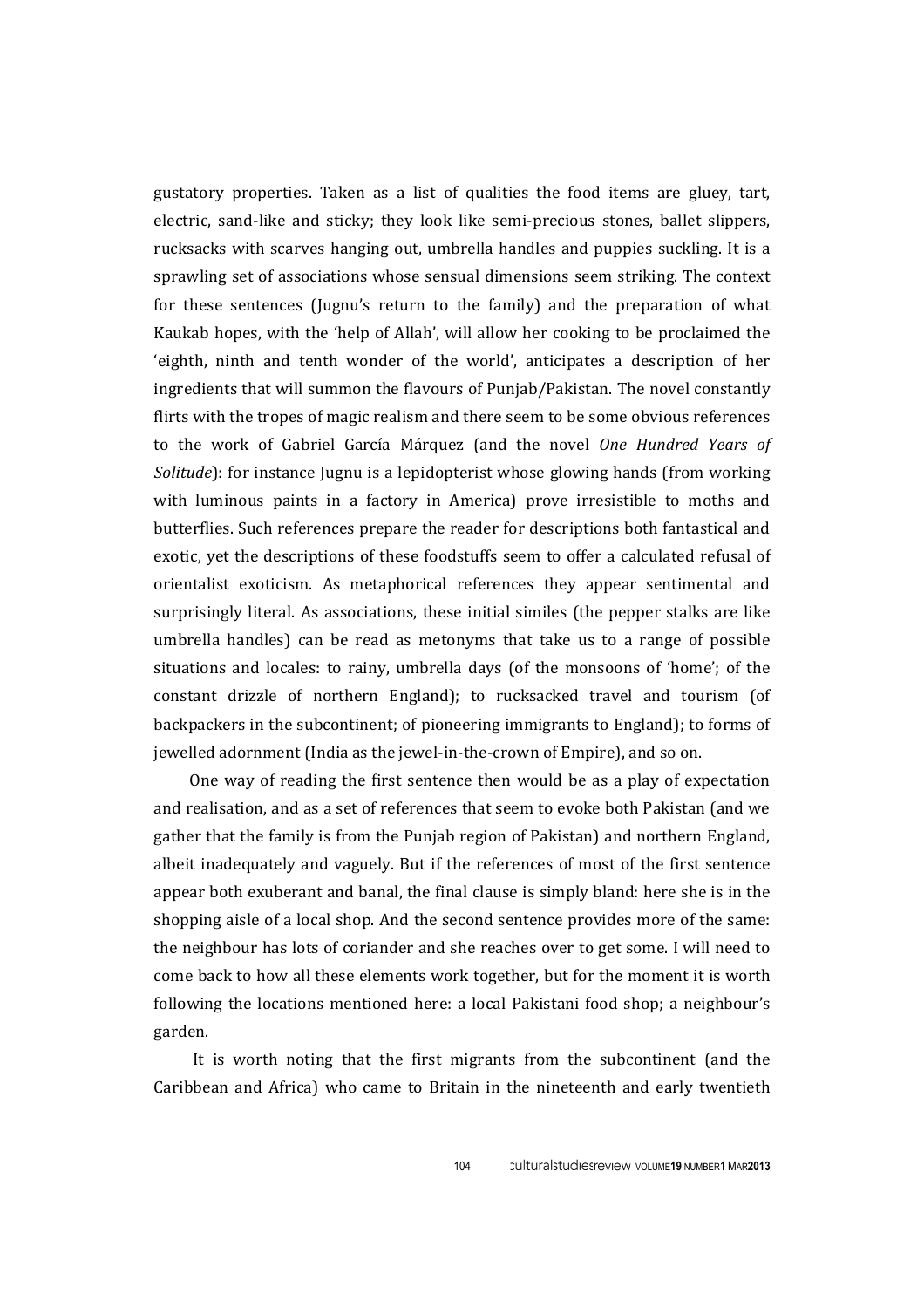centuries tended to settle in dockland areas of Britain. <sup>9</sup> For instance, in Cardiff (Wales) migrants populated the small area near the docks called Butetown (also known as 'Tiger' bay). In 1950 the journalist A.L. (Bert) Lloyd could describe this area as a place where 'the Arab rubs shoulders with the Barbadian and a Yoruba man chi-ikes a Kru man on their way to a meeting of the Sons of Africa'.<sup>10</sup> Lloyd is describing the Butetown of his time, but the history of the area as a vibrantly multiethnic enclave, hedged in by the sea and a strenuously racist colour‐bar, takes us back to the late eighteenth century. At the time Lloyd was writing Butetown was made up of more than fifty different nationalities: nearly all the migrants had at one time worked on the ships, nearly all were male; they married and had children with local white Cardiff women. 11

The postwar migration from Pakistan, India and what became Bangladesh was a marked contrast. While initial migration was predominantly male, by the late 1960s and early 1970s other family members (from the subcontinent) began to join the men and establish family housing that only rarely crossed religious and national lines. Indeed, the patterns of migration would often result in large networks of families from the same villages and towns in the subcontinent relocating to a specific cluster of streets in England. <sup>12</sup> Instead of being centred around docklands this postwar migration moved inland to cities like Coventry, Leicester, Birmingham and Bradford as well as outer‐metropolitan areas like Southall, near London's Heathrow airport. The work available in the textile mills of Lancashire and Yorkshire (the author of *Maps for Lost Lovers* moved from Pakistan to Huddersfield in West Yorkshire, close to Bradford, in 1980 at the age of thirteen), as well as work in automobile factories and metal‐based industry in the Midlands, were the primary ingredients that established this geography of working‐class migration. 13

But if the initial migration congregated around industry, predominantly Pakistani communities quickly established an infrastructure of businesses, Mosques and cultural practices that allowed them to maintain aspects of traditional culture, in a new setting. Food, of course, was a significant part of this cultural production and reproduction. Faced with the lack of recognisable (and fresh) herbs, spices, pulses and so on, Pakistanis set about producing them, importing them and selling them. The journalist Jo Monroe interviewed a range of British‐Asians for her book *Star of India*. A daughter of a first‐generation Bengali immigrant remembers: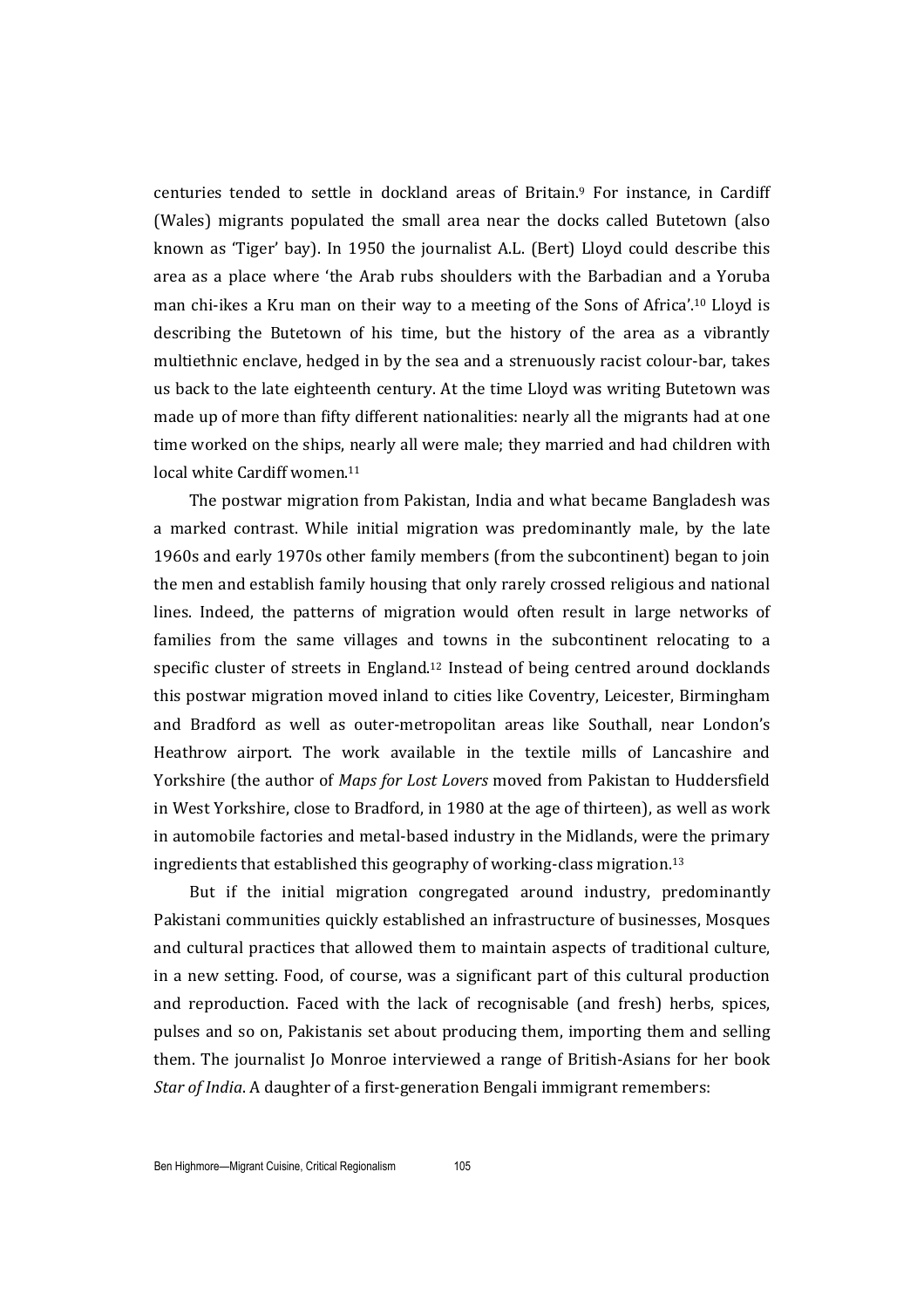We lived on the seventh floor of a council block and had a balcony about the size of a single bed. I swear, from that tiny piece of outside space my mum could feed us for weeks. She had hanging baskets of radishes instead of petunias, she had window boxes of coriander instead of daffodils and where other people would be quite happy with geraniums she planted aubergines and chillies! 14

Such work producing forms of sustenance that reproduce tastes and textures of 'home' had material consequences that produced forms of connection and disconnection. On the one hand 'the [white] neighbours used to complain, saying it was making the neighbourhood smell bad or look untidy', on the other hand 'other Bengalis in the area wanted to know tips for making the most of the British weather'. 15

Another interviewee was a Punjabi man who came to Yorkshire in 1974 (at roughly the time Kakub was preparing her meal, let us imagine). Like many migrants he had been a farmer in Pakistan, but had become a factory worker in England:

I used to travel to work on the bus and see these tiny little farms and wondered how anyone could make a business from a patch of land so small. Then a colleague told me that they were allotments and that people treated them like a back garden that was just a long way away from their house. Anyway I put my name down with the council and eventually they gave me my plot.

By the time he gave up his allotment in 1998 he estimated that 'a quarter of the plots at his allotment gardens were used by Asians'. <sup>16</sup> These informal practices of growing vegetables, spices and herbs were constant and sustaining, circulating to family and friends but also to the South-Asian restaurant trade (mainly Bangladeshi). But if these pioneering efforts demonstrate gustatory ways of inhabiting an inhospitable and unfriendly place like England, the Pakistani pioneers of the retail trade evidence quite remarkable efforts in gustatory place making.

To let the following facts register you need to remember that South‐Asians accounted for only about 4 per cent of the UK population by the end of the last century. The following is a quantification of the South‐Asian presence in retailing in the 1990s: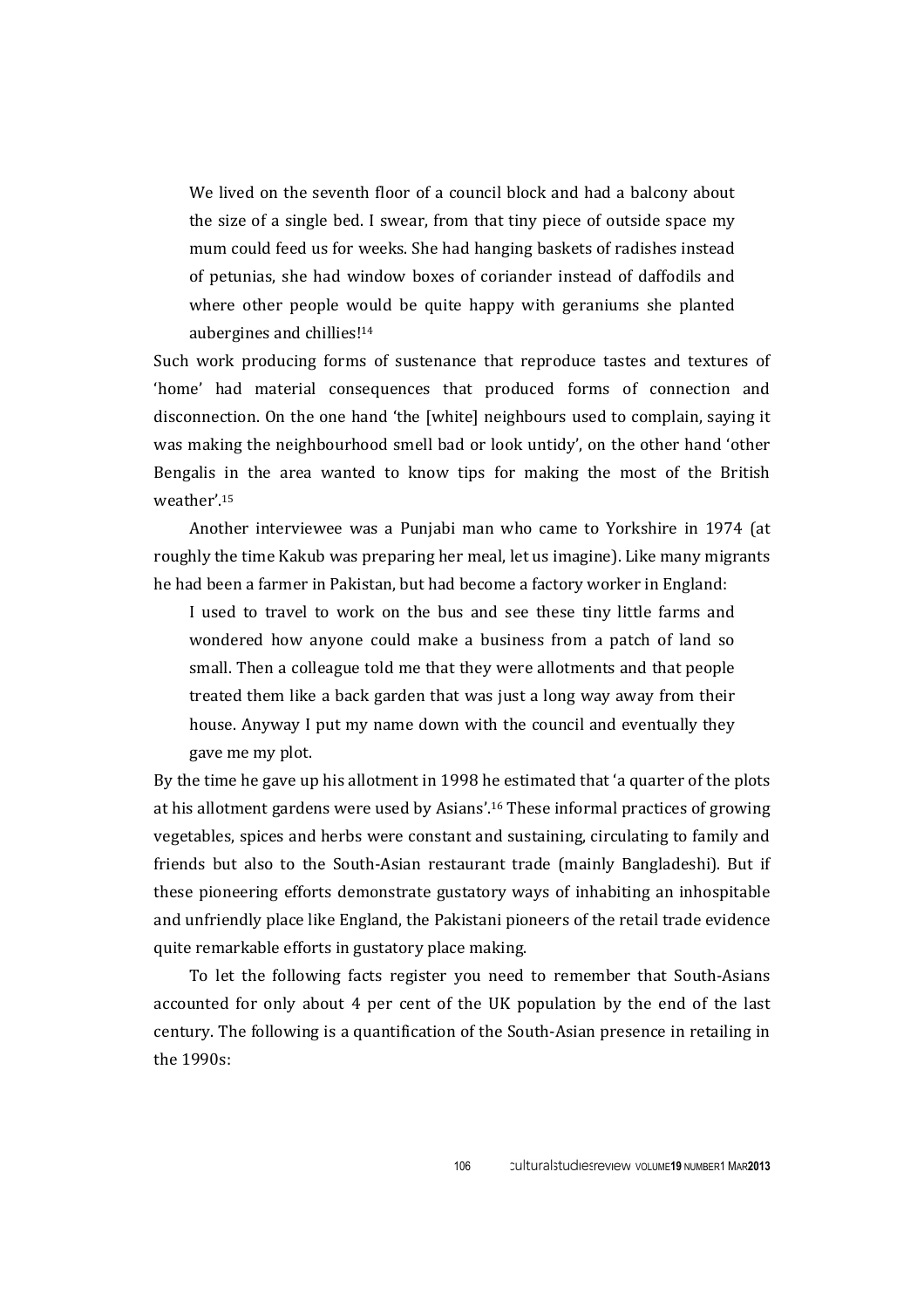Their major impact was in retailing, where they owned over 50 per cent of the 'cash and carry' stores and over 55 per cent of the independent (non‐ supermarket) retail trade. In this trade they were primarily concentrated in six areas: grocers, CTNs (confectionary, tobacco and newsagents), offlicences, pharmacists, sub‐postmasters and forecourt operators. In fact, South Asians owned 30,000 out of the 46,000 CTN shops and 70 per cent of the 83,200 independently owned neighbourhood shops. 17

The neighbourhood shop, when it isn't a 'chain' mini-supermarket (Tesco, Sainsbury, and so on) is nearly always a Pakistani shop, selling herbs, spices, rice, pulses and vegetables alongside newspaper, tobacco and alcohol. <sup>18</sup> If the ubiquitous Indian restaurant in the United Kingdom has traditionally been Bangladeshi, the corner shop has been Pakistani.<sup>19</sup>

Such enterprise in place making has mixed entrepreneurial skills with sustained self‐exploitation. The local retail trade by the 1970s was a failing area of commerce, constantly undermined by the growth of large 'out‐of‐town' mega stores. While Asians managed to stop local streets in Britain from being entirely bereft of food stores, the price they paid was a phenomenal low pay and long hours, coupled with fairly persistent racism.<sup>20</sup> Some British-Asians entrepreneurs achieved remarkable success in food retail but this was often as importers and producers (for example Patak pickles and Tilda rice as well as importers such as Sutewella who had been bringing 'rices, pulses, cereals, spices, herbs, pickles, edible oils and poppadoms' to the United Kingdom since 1957). 21

Kaukab's move from her evocative list of ingredients to a precise location in 'Chanda Food & Convenience Store' and her neighbour's coriander plants, connects us to material histories of gustatory place making, and through the store to networks of production and import that take us back to India and Pakistan. We can follow the ingredients, by imagining aspects that Kaukab doesn't notice: the can that the bamboo tubes are in; the packets of pomegranate seeds; the locally grown courgette flowers; and so on. We can see something of how she is materially connected (and disconnected), in her food making, to a variety of places. But how these places condense and displace each other, how they form imaginary and material presences, requires a slight detour. That detour is named 'critical regionalism'.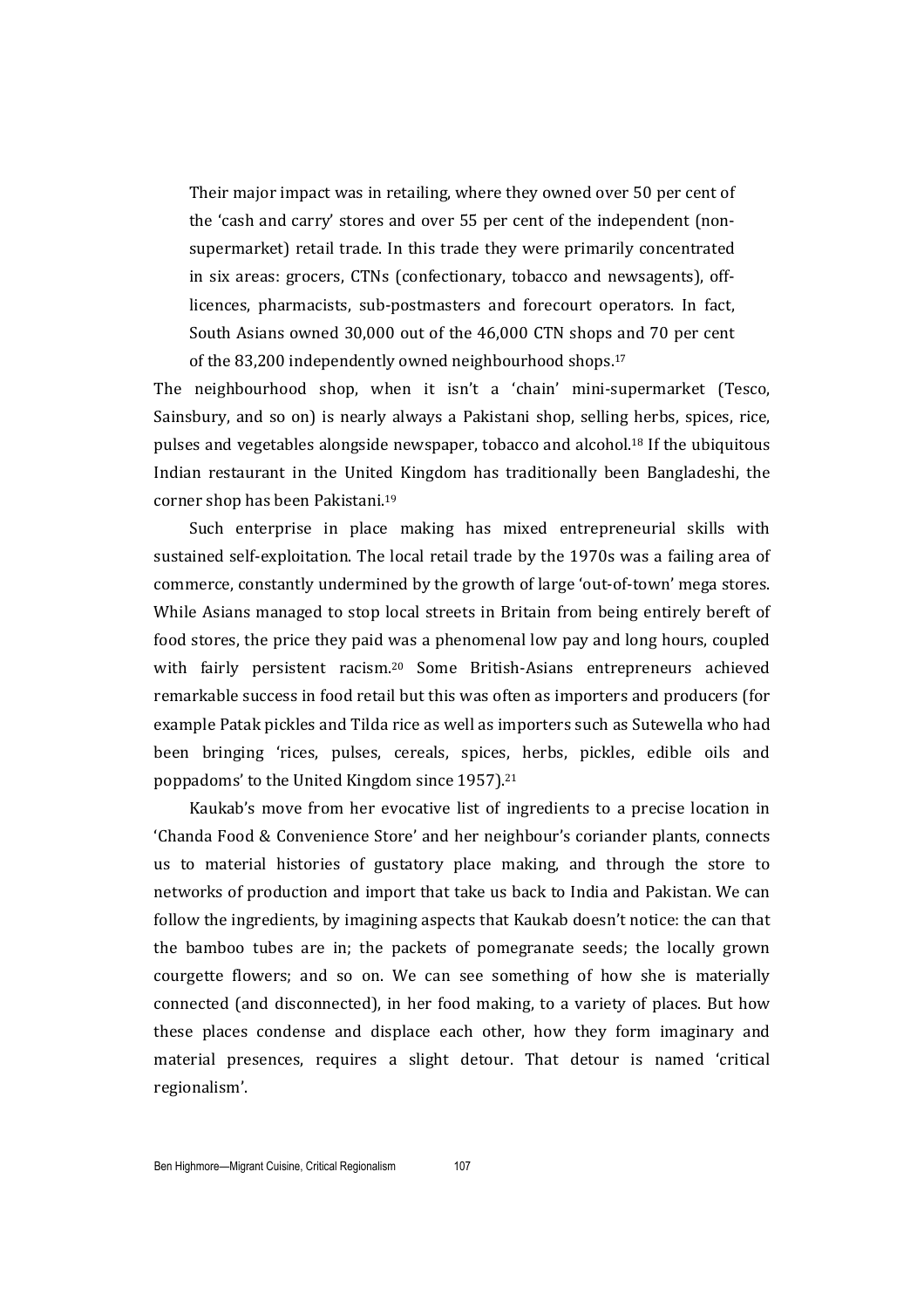#### —CRITICAL REGIONALISM

'Critical Regionalism' was first coined, as a term, within architectural theory as a challenge to forms of international modernism that prioritised rationalism while ignoring the demands of place.<sup>22</sup> It has since migrated into other fields including postcolonialism and a loosely defined form of 'area-studies'.<sup>23</sup> For some writers it has been used to designate a genre of cultural production (in dialogue with the way that the term 'regionalism' had previously been used), while for others it has had a more open significance in its challenge to the idea of the national and the global. It is in this latter spirit that I use it here, as a challenge to think about the overlapping forms of territory that are articulated and inhabited by cultural practices like cooking and eating.

It is, however, worth acknowledging the contribution made by architectural theory to these debates. Kenneth Frampton wrote in the early 1980s that:

Critical Regionalism tends to flourish in those cultural interstices which in one way or another are able to escape the optimising thrust of universal civilisation. Its appearance suggests that the received notion of the dominant cultural centre surrounded by dependent, dominated satellites is ultimately an inadequate model by which to assess the present state of modern architecture. 24

Here he clearly has in mind a form of architecture that has emerged since the late 1950s in the wake of criticisms that universalising aspects of modernism seem bent on concocting an international language of modern architecture as well as general solutions to the world's urban problems. For architects like Alison and Peter Smithson (who might be seen as part of a generation of instigators of a critical regionalist sensibility in architecture) the 'Four Functions' prioritised by Le Corbusier (living, working, recreation and circulation) produced a net that allowed much of what was crucial to everyday life to fall through. They proposed a much more material concern with the spaces of life, and with the forms of identity and identification that animated them. Thus they were concerned with 'backyards', 'doorsteps', the sociality of 'streets', but also the larger forms of conurbation such as districts and cities. Underwriting their project was a concern with forms of living among others, where that living included 'involuntary associations' (say the people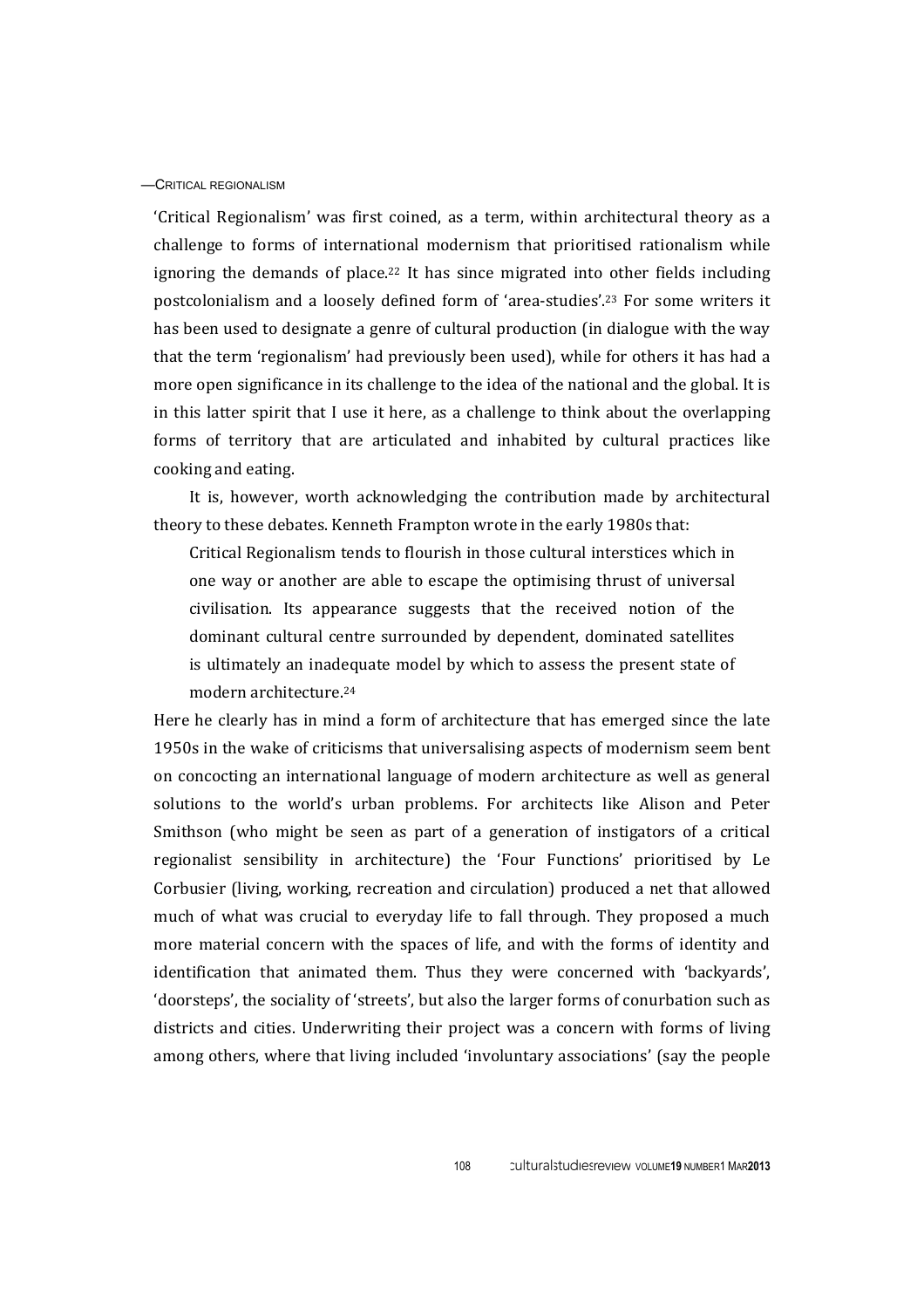you have living in your street) as well as 'voluntary associations' (say those you identify with because they share your beliefs). 25

What the Smithsons didn't pay much attention to were the forms of transregionalism that might cross national borders. <sup>26</sup> To follow this in the context of Pakistani migration might mean reversing some of the Smithsons' accounts of association: here voluntary association might refer to the people in your street, while the involuntary associations would include the larger region of city and country. Yet for those within cultural studies, Kenneth Frampton's words must surely echo with debates about centres and margins, cores and peripheries that were brought into the foreground in the late 1980s in the name of Black Cultural Studies or postcolonial critical geography.<sup>27</sup> It is partly by seeing critical regionalism through the concerns of postcolonialism and cultural geography that makes it a phrase that is so capable of resonating across various different fields of inquiry. For the study of food culture, critical regionalism might be most useful, not because it echoes with the desire of those that would promote 'regional produce' but precisely because it calls into question the very notion of region itself. The 'critical' part of critical regionalism is aimed perhaps first and foremost at the term 'region'.

Throughout this essay so far I have shifted uneasily with a variety of place names that often overlap. Do I mean England when I say Britain? What exactly is the United Kingdom? How can I talk about Bangladesh in relation to a restaurant culture that is clearly in existence in England in the 1920s (and before that too) when Bangladesh was un-thought, and the idea of Pakistan only an idea? If critical regionalism has work to do then surely this is one place to start. Politically, for instance, and in recognition that people in countries within the United Kingdom are struggling for control over their lives, I might want to use the term England or Wales rather than Britain. But how does this work with a history of migration that has systematically self-identified with Britain? In the hyphenated world of identity there are British‐Pakistanis, British‐Muslims, but there might be very few English‐ Pakistanis or Scottish‐Muslims (though plenty of Pakistanis who live in England and Muslims who live in Scotland). 28

Critical regionalism doesn't come up with solutions to these problems but it might allow us to highlight them. There is no history of a nation without trauma, but the traumas of sub-continental nations are extensive. The partition of 1947, which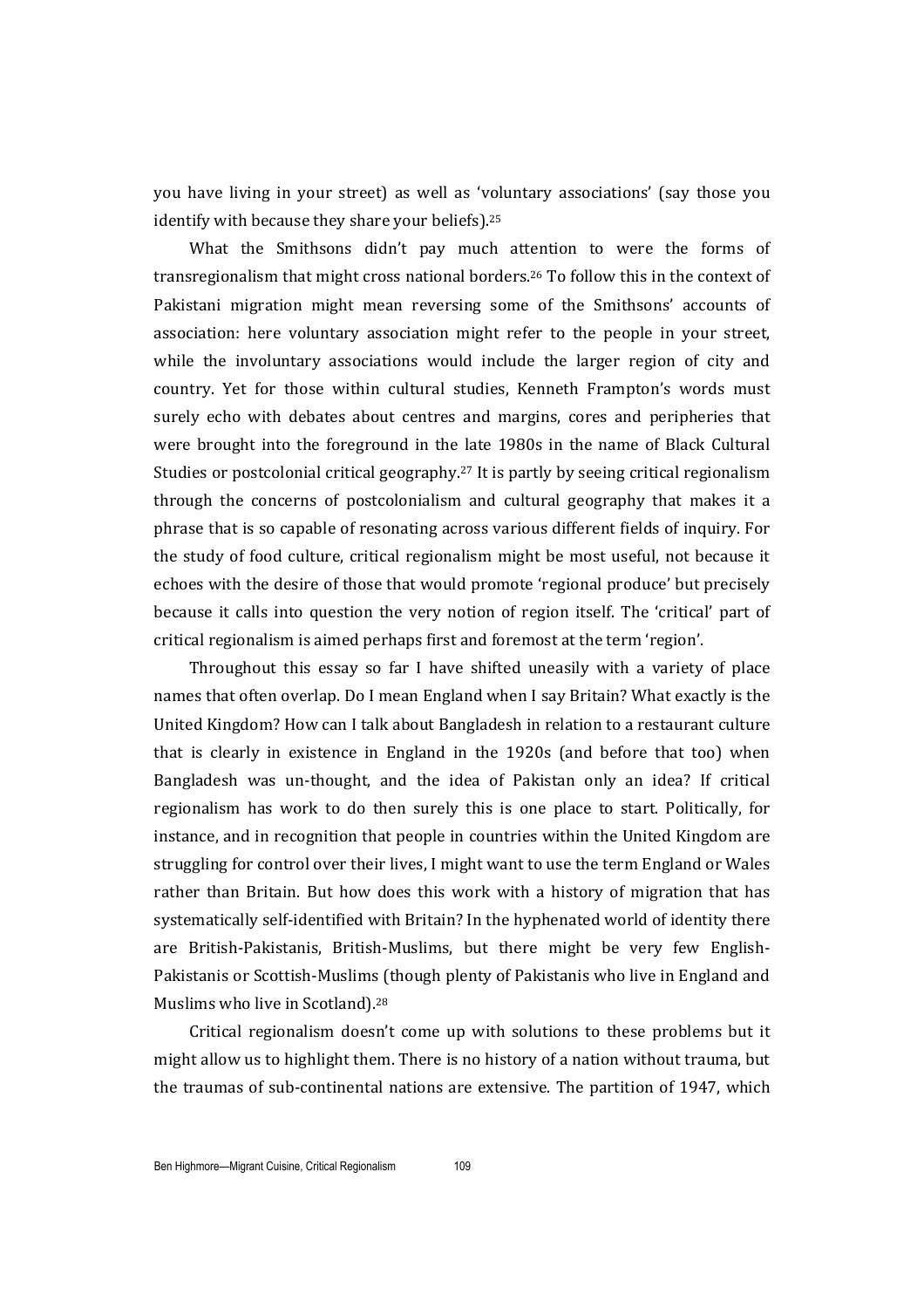created the Dominion of Pakistan (later the Islamic Republic of Pakistan) and the Union of India (later the Republic of India), divided centuries old regions that had been based on shared languages and food customs (as well as on forms of control). This partition put the demographics of religion in front of language and other cultural practices. The Punjab and Bengal were split by nation states born out of the dying embers of empire. Religion isn't just belief; it is foundational for nationhood. We need to be uneasy with our nouns, with our place names and our language. Perhaps critical regionalism could teach us to be systematically unsystematic in our naming: Pakistan‐Punjab‐India; Islam‐Bengal‐Hindu.

When I was about eight or nine we used to practice a naive existential form of place naming. It consisted of trying to make your address as long as possible. For instance, if you lived in an area of London you could write: 5 Park Square, Stepney, Tower Hamlets, East London, London, South‐East England, England, British Isles, United Kingdom, Europe, the World, the Solar System. Each name seemed to propel you further and further away from any meaningful solidarity with your concrete existence, though every now and again something further away from your house would pull at you and exert its presence (World Cups and Olympic Games). For an existentially minded first-generation Sylheti living in Stepney in the 1970s would such elongation be possible or would it start to bifurcate somewhere in the middle? Place 'The Commonwealth' on this list and things start to bubble and come undone. You could create a fork in the list, something that would double back on itself and start to unfold. From 'the Commonwealth' you could move back to Bangladesh (or should that be Bengal?) and on further (or is that nearer?). And where on such an imagined geography would you put Islam or Christendom? Or rice or bread or potatoes?

Writing about the settlement patterns of South Asians in the Midlands in the 1960s and 1970s, Sinder Thandi writes:

Many of these settlers came from rural areas of South Asia—Punjabis, predominantly Sikhs (with a smaller number of Hindus), from the central districts of East Punjab (known as doaba), Muslims from Campbellpur in West Punjab, Kashmiri Muslims from Mirpur district, Muslims from Sylhet, a north-eastern district of Bangladesh.<sup>29</sup>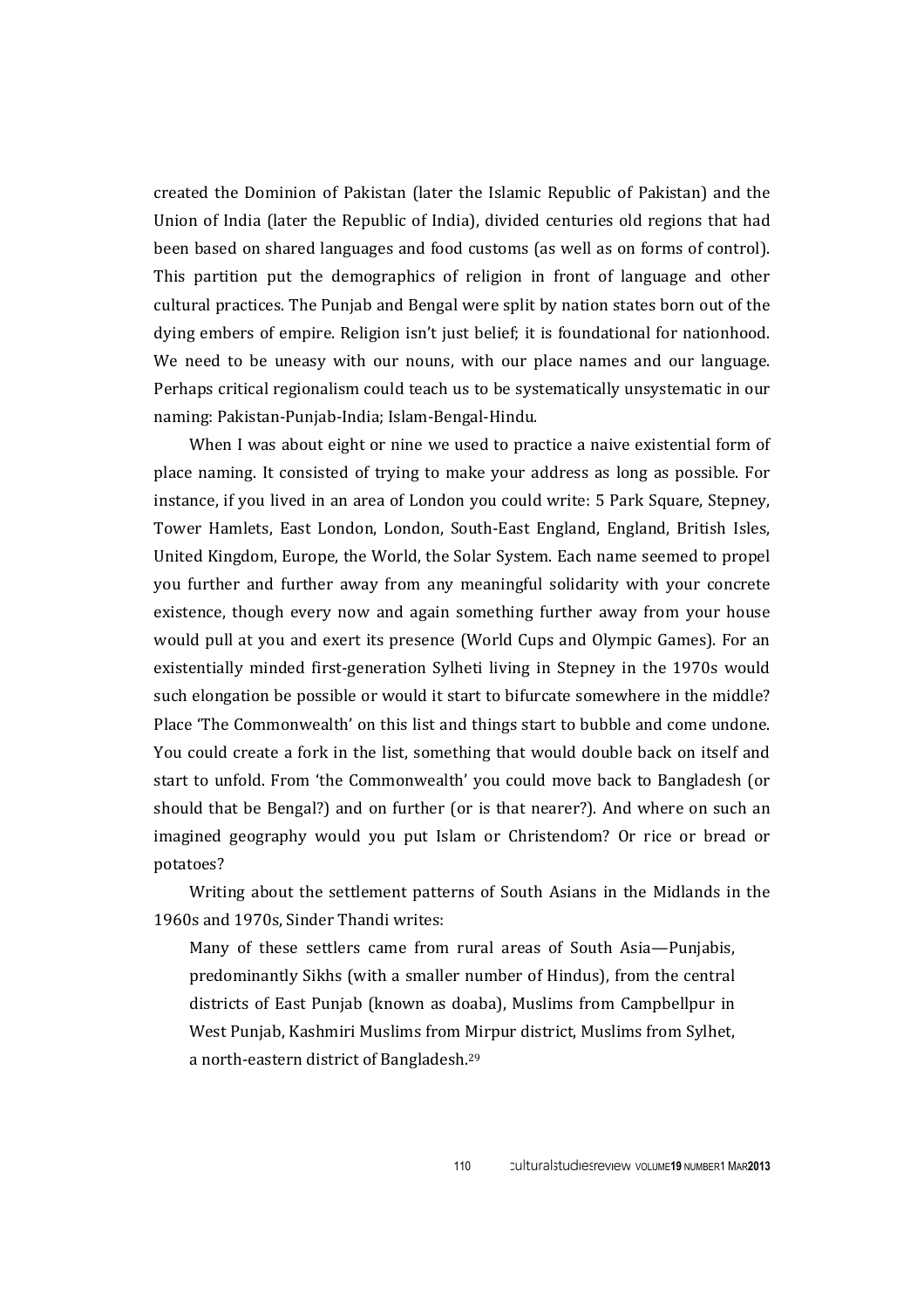Nation states don't tell half the story, nor do religions, or languages: life doesn't follow that kind of geometry. In *Maps for Lost Lovers* place names connect and disconnect and remain mobile: 'As in Lahore, a road in this town is named after Goethe. There is a Park Street here as in Calcutta, a Malabar hill as in Bombay, and a Naag Tolla Hill as in Dhaka.'<sup>30</sup> They name this cold northern town Dasht-e-Tanhaii; the Wilderness of Solitude.

My two sentences from *Maps for Lost Lovers* signal micro regions: a garden, a shop, a kitchen. Within these regions (and outside them too) are worlds of regions interlacing, conflicting, connecting: a palimpsest of religious regions and language regions; of family regions and food regions; of actual regions and imagined ones. These are the geographies of daily life and the theatres of flesh and psyche mapped as a complex poetics. The bamboo shoots may or may not be from Pakistan, but they bring something of that to this corner shop that bears the name of the soon to be dead lover. The pomegranate seeds may or may not be Punjabi but they bring that to the table too: they speak. The language of critical regionalism is unsteady and unsure but it is—if nothing else—intricate and textured in its poetics.

#### —GASTROPOETICS

I have pulled apart two sentences from a novel and now it is probably time to put them back together. They have constituted the evidence for my evidence (so to say): a set of evocations and references—material and fantastic. But no novel is just a set of references. Lauren Berlant invites us to consider aesthetics as concerned with the space and pace of our insertion in the world and the poetics of a novel can help us with this. Taken together these sentences figure a bathetic drive that the scene as a whole will fulfil. The euphoric descriptions of the ingredients culminate in the shopping aisle of a local shop. The figural insistence is of bathos: from the sublime ingredients, with all their associative suggestions, the character Kaukab is brought down to earth in a grocery store. The figure of bathos has an existential dimension of course, reminding us of our insertion in theatres of the flesh: the lower body is often the place for the bathetic, and food (as well as shops) will do for this.

It is tempting to see the bathos of these sentences as a figural emphasis on disappointment, and disappointment is the fundamental mood of much migration literature that takes England as its subject. Bathos is dynamically figured in the first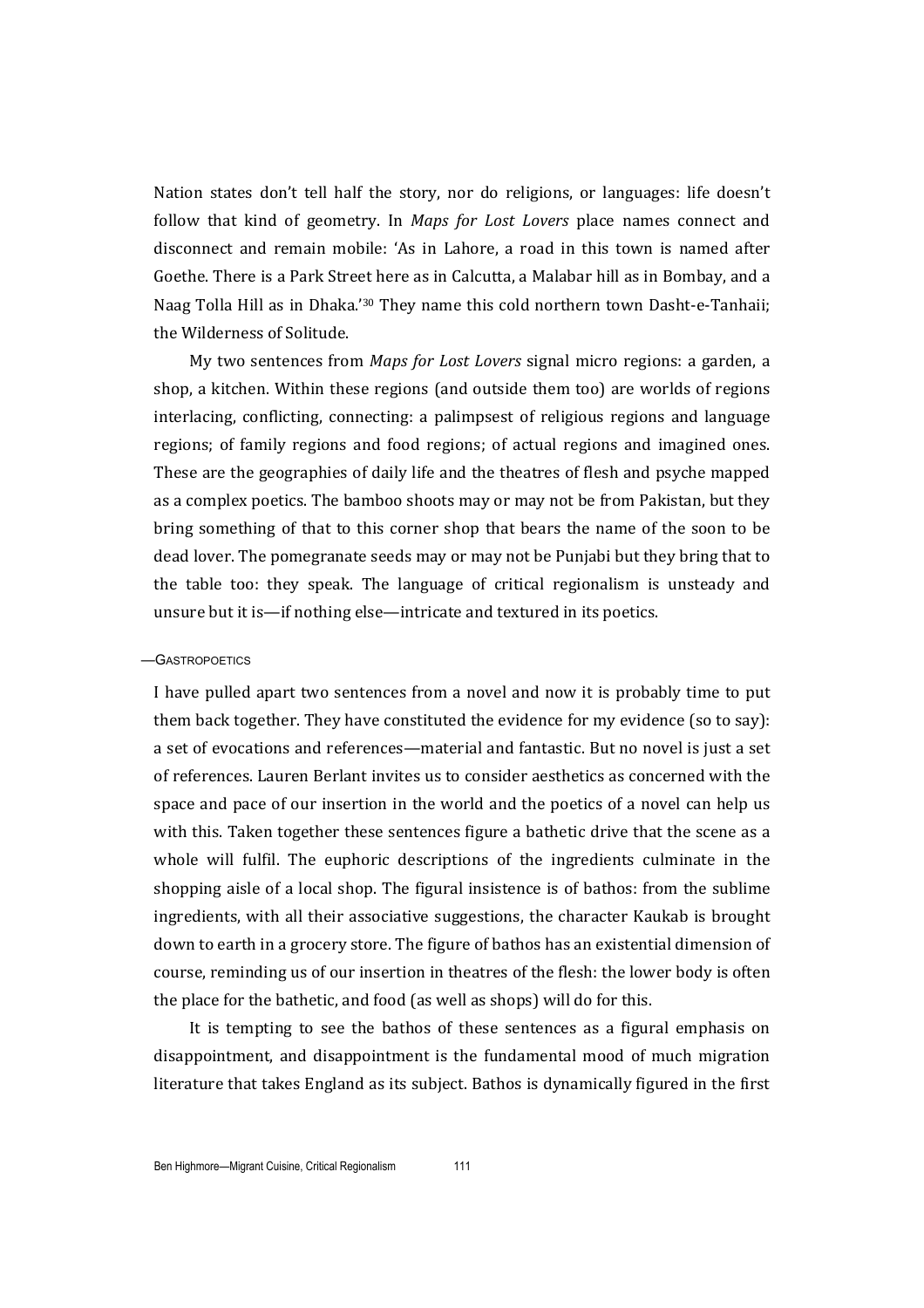sentence as the cadences of description come to an abrupt standstill in the food aisle of a grocery store. But this evens out in the following sentence as we are placed in the convivial act of cutting herbs from a neighbouring garden. But things are never quite as they seem. The food aisle of a shop might well seem to be a location primed for modern alienation, but this shop has a name (Chanda) and we find out that it is as much a community centre as a shop, and that for the local Pakistanis living in the small network of streets it is essential to their sense of place. Bathos is merely figured, not give. But the dinner that Kaukab is preparing does end up as a bathetic event. This meal that was to be the 'eighth, ninth, and tenth wonder of the world' becomes a terrible ordeal for Kaukab. Jugnu, the longed for brother-in-law, arrives with an unnamed white woman and a bottle of wine; a power cut plunges them into darkness; the two brothers (Jugnu and Shamas) blaspheme in Punjabi.

By candlelight the gathering begin to eat the delicious meal, while Kaukab is busy in the kitchen and refuses the invitations to sit and join the others. Throughout the meal Kaukab becomes more and more agitated. The initial dream of the meal fantasised in the local shop is coming apart. The meal that was prepared to repair the family in the name of Allah, in the name of Pakistan, slowly untangles for Kaukab as aversive elements are introduced as forms of contamination: the white woman, the wine, the blasphemy. The two brothers consider the foundations of Islam and prefer the endeavours of science: 'I trust what science says about the universe because I can see the results of scientific method all around me', says Jugnu in Punjabi. What Kaukab sees is the failure of science: 'Praising things like electricity: the very thing that's failed this evening, she had fumed inwardly, making you all sit in the darkness!' The electricity that arrives through the national grid can't be trusted: Allah and chillies (with their electric charge) can. As the scene progresses Kaukab is overcome with the deep obscenity of everything around her (the drink, the talk, the lewdness of the white woman's presence) so that the meal itself becomes infected with disappointment. In the candlelight gloom she serves her final course:

Kaukab had arranged four shoes on a tray and was pouring dahl into them as though they were plates.

Shamas was unable to stop her as she slipped from his repulsive wine-contaminated grasp and carried the tray into the pink room and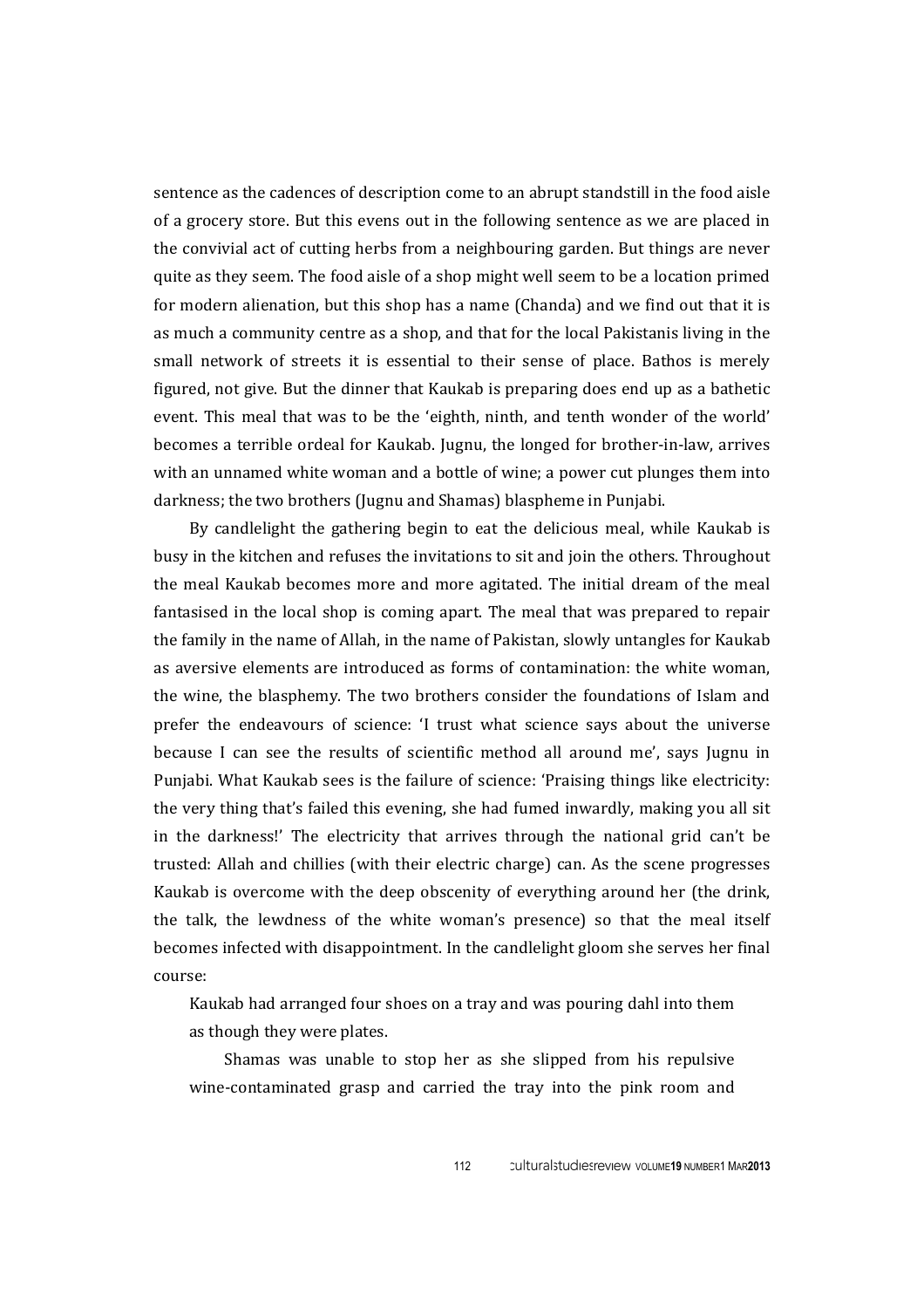placed it on the table before Jugnu and this white woman with a loud bang—dharma!

But if bathos is a figure of disappointment it is also a figure of ordinary, if precarious, continuity. It is the keeping‐on of our keeping‐on‐going. The ordinary practices of place making and sustenance, that don't eradicate imaginary and mnemonic geographies, are the foundations of food culture. These aren't heroic flights of fancy; but nor do they eradicate such fancy either. These are the un-heroic acts of maintenance of a tradition that has to be minted anew in a foreign land that has been bequeathed through generations of trauma. These aren't the entrepreneurial 'flagships' but the continuous opening of a shop day in day out: the care and maintenance of window boxes and allotments.

Writing about South Asian gastropoetics (and gastropolitics), Parma Roy suggests that we pay attention to 'contingency, encounter, translation, contestation, and amalgamation'.<sup>31</sup> These are I think the social forms that are figured in exceedingly condensed forms in the sentences in *Maps for Lost Lovers*. Such condensed and poetic utterances aren't the only places to go to find them: you can get them from anthropological and sociological studies too. <sup>32</sup> The benefit of such figural and condensed language is you get a sense of it 'all at once' so to say: the hope and disappointment; the palimpsests of overlapping regions uncoiling and recoiling in kitchens and gardens. I warned you at the start that aesthetic attention might not provide 'really useful knowledge', might not be able to directly inform policy decisions, or help shape political actions: it merely lets us stay longer in the mix and multitude of life. But that 'merely' seems like a lot to me.

Ben Highmore is professor of Cultural Studies at the University of Sussex. His most recent books are *A Passion for Cultural Studies* (2009), *Ordinary Lives: Studies in the Everyday* (2011) and the edited collection *The Design Culture Reader* (2009). He is currently developing a project on cultural moods.

—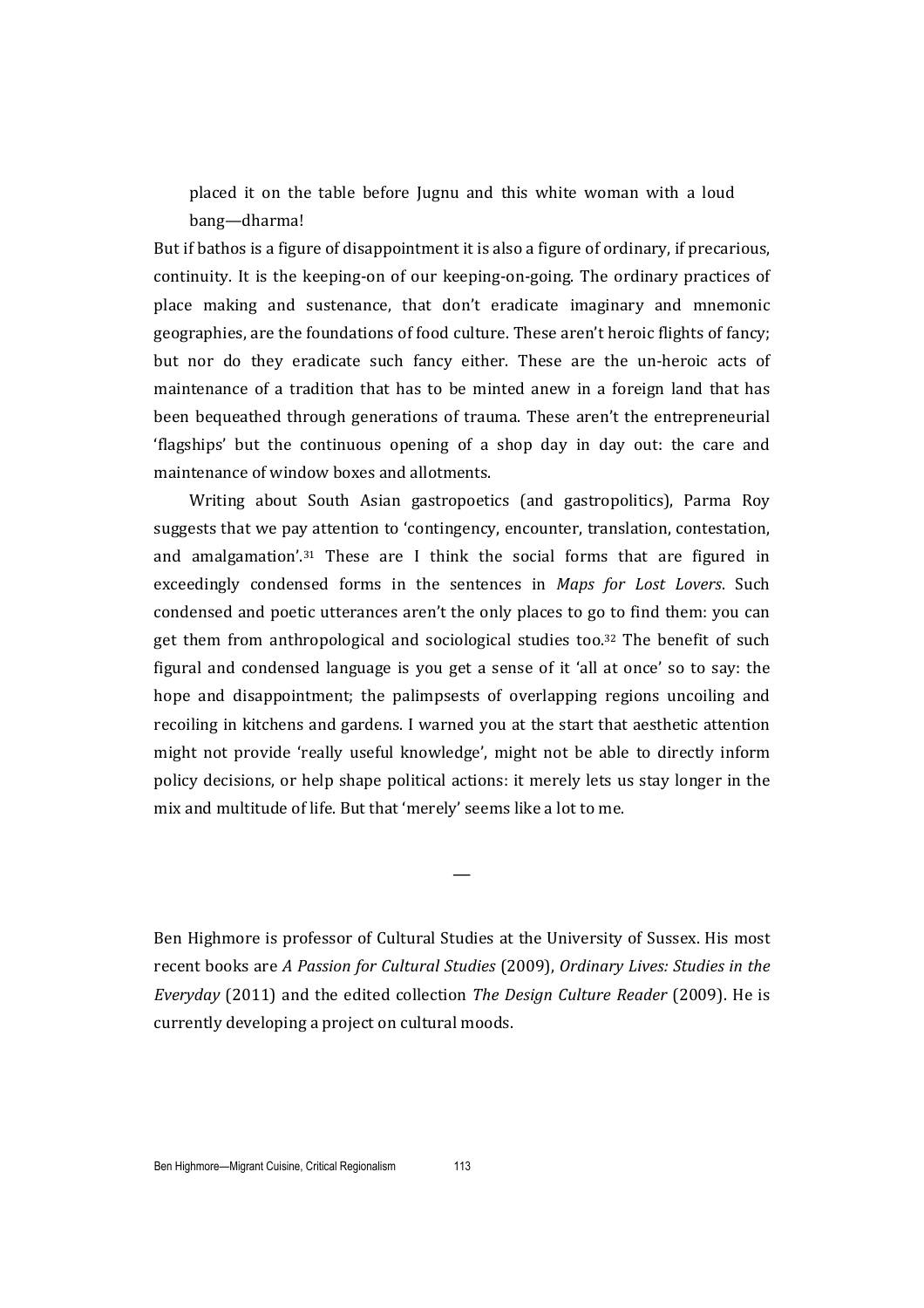#### —NOTES

<sup>1</sup> Graeme Turner, *What's Become of Cultural Studies?* Sage, London, 2012, p. 173–4. <sup>2</sup> Admittedly as soon as it was named as such it became the subject of moralising projects to discriminate against the 'low' senses and promote the 'high' ones. Aesthetics and the possibilities of a social aesthetic approach to cultural studies is the subject of my book *Ordinary Lives: Studies in the Everyday*, Routledge, Abingdon, 2011, where a much fuller examination of these themes can be found. <sup>3</sup> For this essay I'm using the term 'alimentary geography' and its cognates to allude to materialistspatial-aesthetic accounts of 'food on the move' rather than to the specific academic field of geography. My approach is clearly indebted to the approach of cultural geography and cultural studies, particularly in such work as Elspeth Probyn, *Carnal Appetites: FoodSexIdentities*, Routledge, London and New York, 2000; David Bell and Gill Valentine, *Consuming Geographies: We are Where we Eat*, Routledge, London and New York, 1997; Lisa Heldke, *Exotic Appetites: Ruminations of a Food Adventurer*, New York and London, Routledge, 2003; and Uma Narayan, 'Eating Cultures: Incorporation, Identity and Indian Food', *Social Identities*, vol. 1, no. 1, 1995, pp. 63–86. Implicitly my approach is also engaged with the work of recent geographers who take their inspiration from the thingly-empiricism of people such as Bruno Latour and Jane Bennett: see for example the work of Ian Cook *et al*, 'Follow the Thing: Papaya', *Antipode*, vol. 36, no. 4, 2004, pp. 642–64 and 'Geographies of Food: Following', *Progress in Human Geography*, vol. 30, no. 5, 2006, pp. 655–66. The special issue of *New Formations* ('Food on the Move', no. 74, 2011) that I recently edited combines cultural geographical and cultural studies approaches to pursue the material, sensorial and spatial aspects of food as a crucial aspect of migrant‐ culture and multiculture.

<sup>4</sup> Lauren Berlant, *Cruel Optimism*, Duke University Press, Durham, 2011, p. 12.

<sup>5</sup> Parama Roy, *Alimentary Tracts: Appetites, Aversions, and the Postcolonial*, Duke University Press, Durham, 2010, p. 29. See also Parama Roy, 'Reading Communities and Culinary Communities: The Gastropoetics of the South Asian Diaspora', *positions*, vol. 10, no. 2, 2002, pp. 471–502. For an associated approach to gastropoetics see Anita Mannur, *Culinary Fictions: Food in South Asian Diasporic Culture*, Temple University Press, Philadelphia, 2010.

<sup>6</sup> The topic of honour killings, while central to the story, is not my immediate concern here. For a nuanced and sensitive essay reviewing some of the recent literature around honour killings, which situates *Maps for Lost Lovers* as a way of complicating the representation of such acts, see Jacqueline Rose 'A Piece of White Silk', *London Review of Books*, vol. 31, no. 21, 5 November 2009, pp. 5–8. For a reading of the novel that situates it within the challenge of writing about migrant Muslim communities in the wake of 11 September 2001 see Lindsey Moore, 'British Muslim Identities and Spectres of Terror in Nadeem Aslam's *Maps for Lost Lovers*', *Postcolonial Text*, vol. 5, no. 2, 2009, pp. 1–19.

<sup>7</sup> We are not given precise dates but we know that we are the 1970s and because there is a power cut later in the scene we can make a guess at this being late 1973 or early 1974. This is the first time the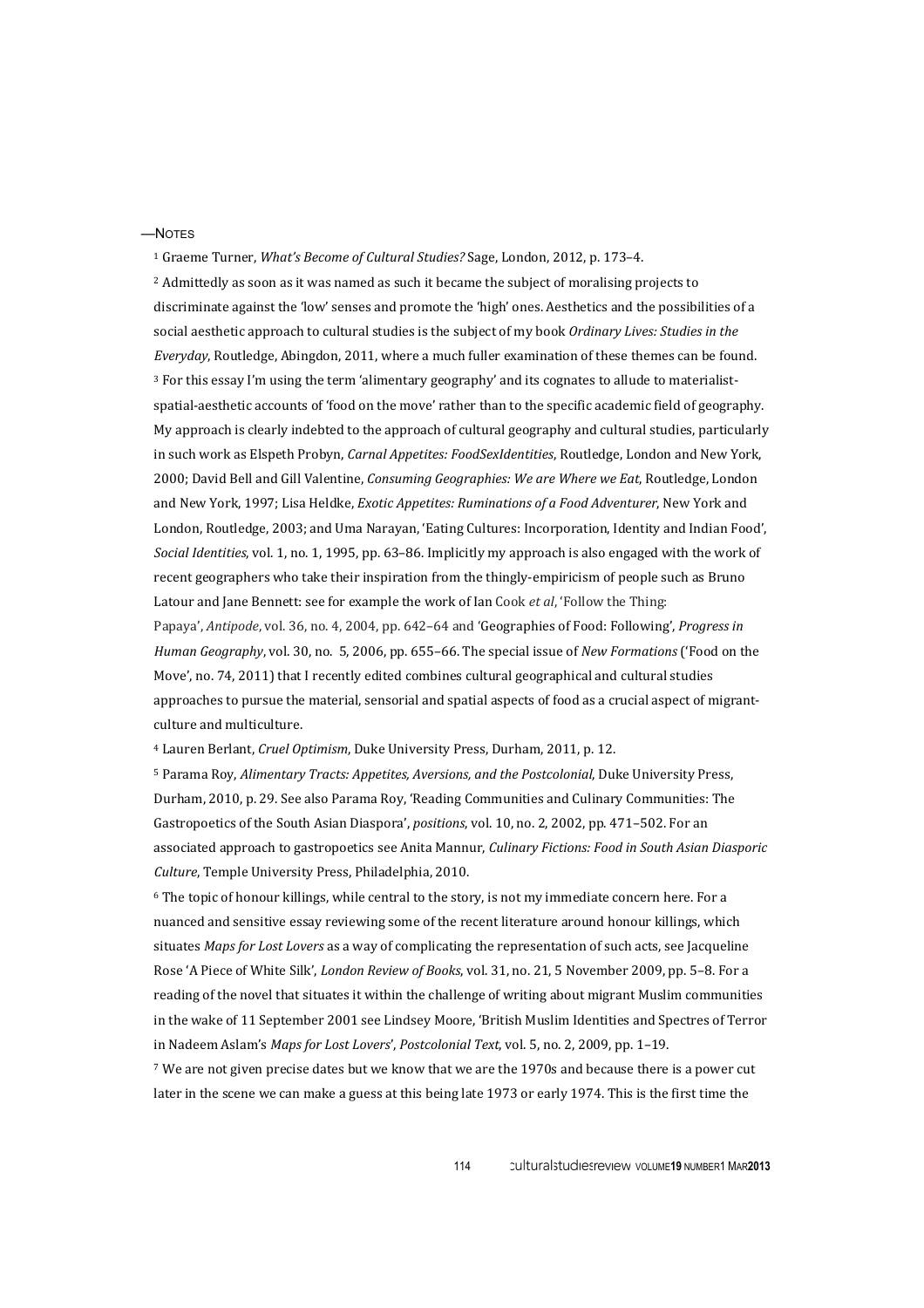phrase 'winter of discontent' is used in response to various strikes, a three‐day week, and the rationing of electricity and isn't to be confused with the strikes of the winter of 1978–79 which didn't see large‐ scale power cuts, but which did herald the arrival of Margaret Thatcher. See Andy Beckett, *When the Lights Went Out: What Really Happened to Britain in the Seventies*, Faber and Faber, London, 2009. <sup>8</sup> Nadeem Aslam, *Maps for Lost Lovers*, Faber and Faber, London, 2005, pp. 31–2.

<sup>9</sup> See for instance Rozina Visram, *Asians in Britain: 400 years of History*, Pluto, London, 2002. On the migrations to Britain of Bangladeshis from the Sylhet region see Yousuf Choundhury, *The Roots and Tales of the Bangladeshi Settlers*, Sylheti Social History Group, Birmingham, 1993. <sup>10</sup> A.L. Lloyd, 'Down the Bay', *Picture Post*, 22 April 1950, p. 15.

<sup>11</sup> See Glenn Jordan's *Down the Bay:* Picture Post*, Humanist Photography and Images of 1950s Cardiff*, Butetown History and Arts Centre, Cardiff, 2001. This pattern was repeated in docklands in London and Liverpool, for instance. For a beautiful elaboration of this heritage see the film *A Touch of the Tar Brush* (1991) by John Akomfrah, which follows J.B. Priestley's 1934 *English Journey* to Liverpool to

<sup>12</sup> Particularly useful for this section has been Michael H. Fisher, Shompa Lahiri and Shinder Thandi, *A*  South-Asian History of Britain: Four Centuries of Peoples from the Indian Sub-Continent, Greenwood World Publishing, Oxford, 2007, and Badr Dahya, 'Pakistanis in Britain: Transients or Settlers?', *Race and Class*, no. 14, 1973, pp. 241–77. This latter essay is an extensive participant observation from the 1960s into the 1970s, and so coincides with the historical moment being relayed in *Maps for Lost Lovers*.

13 Obviously the more middle-class migration of doctors, for instance, was more piecemeal and scattered.

<sup>14</sup> Jo Monroe, *Star of India: The Spicy Adventures of Curry*, Wiley, Chichester, 2005, p. 169.

<sup>15</sup> Ibid., p. 169.

<sup>16</sup> Ibid., p. 169–70.

<sup>17</sup> Fisher, Lahiri, and Thandi, p. 189.

meet the descendants of these migrations.

<sup>18</sup> The Asian 'open-all-hours' corner shop was as much a presence in the 1970s as in recent years. In fact, given the colonising impact of the big supermarkets in the development of 'local' mini-markets and the subsequent closing down of many Asian shops as a result, it is likely that its presence was even more significant (but probably not as dispersed).

 $19$  For an account of the Indian restaurant in the United Kingdom see my 'The Taj Mahal in the High Street: The Indian Restaurant as Diasporic Popular Culture in Britain', *Food, Culture and Society*, vol. 12, no. 2, 2009, pp. 173–90.

<sup>20</sup> Trevor Jones, 'Small Business Development and the Asian Community in Britain', *Journal of Ethnic and Migration Studies*, vol. 9, no. 3, 1981, pp. 467–77.

<sup>21</sup> Panikos Panayi, *Spicing Up Britain: The Multicultural History of British Food*, Reaktion, London, 2008, pp. 144–5.